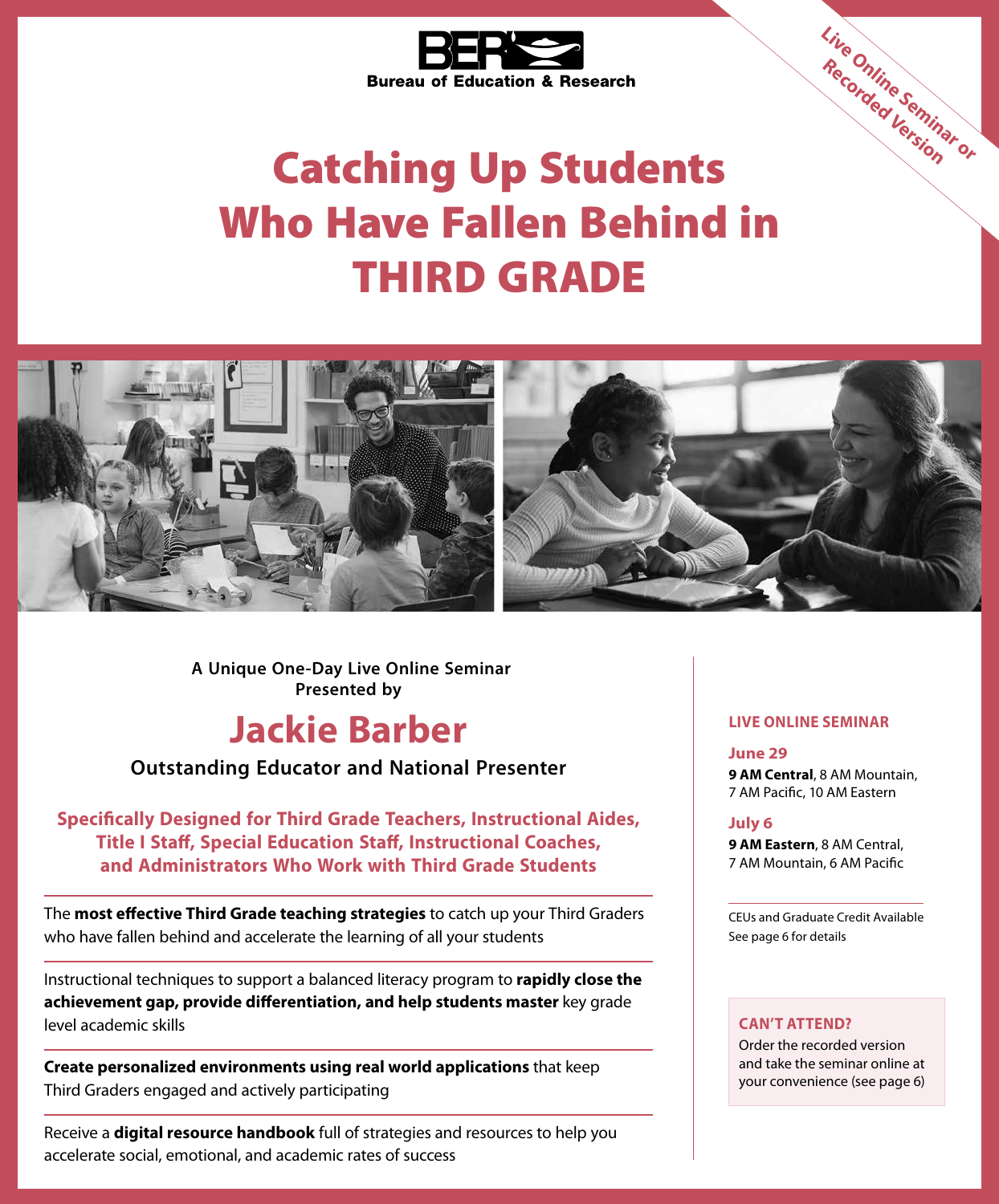# **Ten Key Benefits of Attending**

"I learned so much today. Jackie was easy to follow. I'm very glad to have time to try out these resources."

**– SHARON ROGERS, TEACHER**



### **Who Should Attend**

Third Grade Teachers, Instructional Aides, Title I Staff, Special Education Staff, Instructional Coaches, and Administrators who work with Third Grade Students

# **1. Help Your Third Grade Students Who Have Fallen Behind to Catch Up**

How to accelerate the learning of ALL your Third Grade students … Expand your personal repertoire of teaching tools to help your students who have fallen behind

**2. Identify Gaps in Your Third Grade Students' Learning and What to Do About It** Explore effective, easy-to-use formative assessments to help you pinpoint gaps in your students' learning … Target your instruction to help your students accelerate beginning from where they are right now

### **3. Keep Your Third Grade Students Engaged and Actively Participating**

Explore practical strategies and teacher-friendly ideas to engage your Third Grade students and to get and keep them actively participating in your lessons and learning

#### **4. Shrink Your Third Grade Students' COVID Gap**

Catch up your Third Grade students' skill development … Lessen the COVID gap through the implementation of effective engagement strategies

#### **5. Help Your Reluctant Learners Make Strong Confidence Gains**

Use these strategies as soon as you return to your classroom … Watch your Third Graders' confidence and skills grow

### **6. Accelerate Learning in Math and Reading**

Learn how to accelerate math and reading skills through problem based learning lessons … Allow students to learn Third Grade standards more quickly through personalized learning paths

#### **7. Expand Third Graders' Writing Skills**

Promote engagement, understanding, and independence by incorporating practical, individualized writing skills

### **8. Problem Based Learning Techniques to Differentiate Lessons and Provide Individualized Learning**

Learn the implications of utilizing problem based learning in both reading and math to help meet Third Graders' individual needs and support their learning through scaffolding, small group instruction and student engagement

### **9. Help Your Third Graders Recover Important Math Skills That Were Lost, Neglected, or Missing During the COVID Transition**

Target your math mini-lessons … Learn strategies to support specific math needs your students may have missed or lost completely over the last school year

### **10. Receive an Extensive Third Grade Digital Resource Handbook**

Each participant will receive a comprehensive Third Grade digital resource handbook full of ideas, strategies, lessons, and useful resources you can immediately use to help your Third Graders be more successful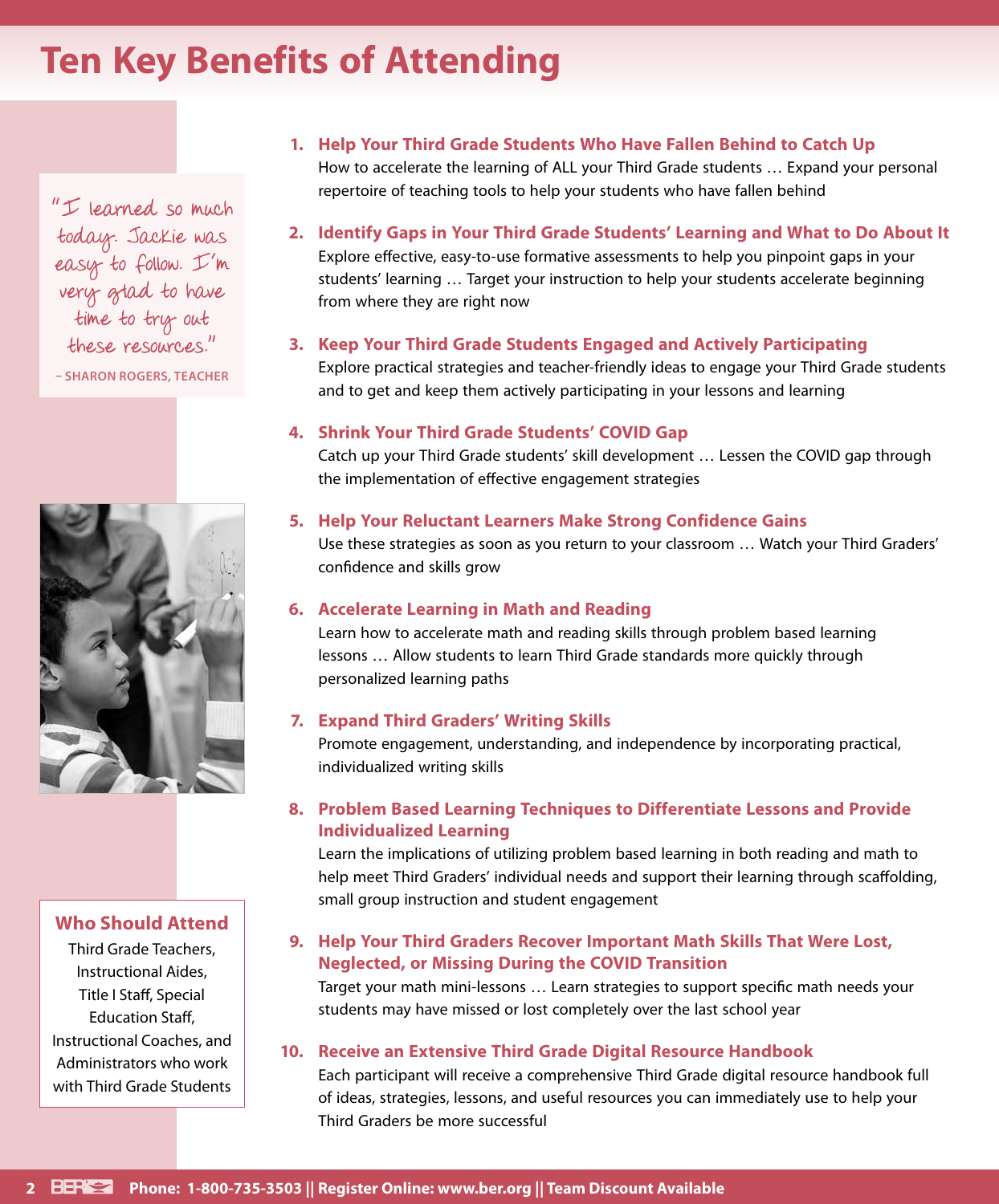# **Outstanding Strategies You Can Use Immediately**

# **What You Will Learn ...**

- **•** Innovative, instructional strategies to **catch up your Third Graders** and boost their achievement
- **• Ensure student engagement** through strategies designed to increase voice and choice
- **• Ways to scaffold and differentiate** your instruction to best meet the diverse needs of your Third Grade students
- **•** Quick formative assessments that allow you to **take action quickly and close the learning gap** in your Third Grade classroom
- **• Specific, direct instruction, reading and math strategies** to catch up Third Grade students who have fallen behind
- **•** Engaging, high interest and motivating **thinking routines that promote student engagement and independence**
- **• Proven ideas for building a balanced literacy block** through active learning and student engagement
- **•** Problem-based learning activities that promote hands-on learning activities that allow students to work at their appropriate level
- **• Creative ideas for differentiated learning** in a Third Grade classroom
- **•** Implement student-teacher conferring to support students as they **set attainable goals and work towards increased levels of achievement** through independent reading
- **•** Employ flipped videos to utilize more classroom time and **provide more time to small group reading and math instruction**
- **•** How to **increase time management** through instructional videos





"Really learned a huge amount. Jackie was friendly, professional, helpful and inviting. She is a tremendous resource and I'm grateful to have access to her materials."

**– CALLIE HERSHEY, TEACHER AND DIRECTOR**

# **Practical Ideas and Strategies**

Are you struggling with ways to provide differentiated, engaging grade level instruction in the face of a growing gap in your Third Graders' academic achievement due to COVID? Are you seeking new ways to build relationships, promote confidence, passion, and lessons to support real world applications that lead to academic achievement? If so, you won't want to miss this **NEW** strategy-packed seminar by outstanding teacher, **JACKIE BARBER**! The focus of this seminar includes building an understanding of the value and impact of formative assessments, small group instruction, student engagement and active learning that help build a foundation of learning to help content 'stick' for our struggling Third Graders. You will step away from this session with dozens of ideas for helping your students who have fallen behind, moving them back on track more quickly and effectively.

Join Jackie for a fast-paced day packed with practical, use-tomorrow, classroom-tested strategies! You will receive an extensive digital resource handbook packed with dozens of practical, easy-to-implement strategies, and network with fellow educators in a relaxed, responsive setting. Leave this seminar with renewed enthusiasm and a wealth of innovative ideas for supporting your Third Graders.

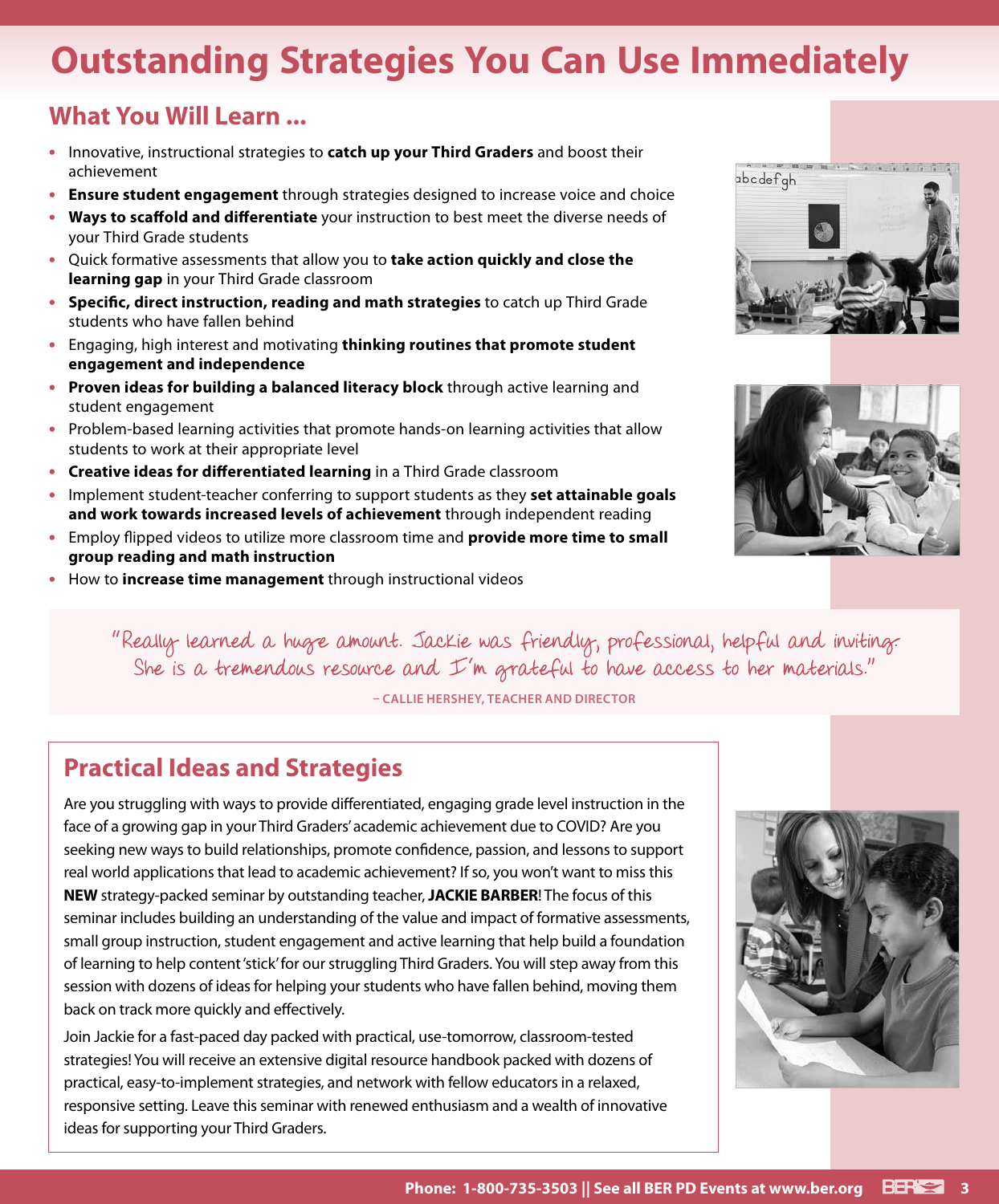# **A Message From Seminar Leader, Jackie Barber**



## **Uniquely Qualified Instructor**

**JACKIE BARBER** is an experienced Third Grade teacher and Instructional Coach, with particular expertise in matching practical, classroom tested strategies with the needs of her diverse students. Focused on only the best strategies that are proven to support instruction – rather than adding just one more thing to teachers' very busy days – Jackie shares the easy-to-use, non-tech and tech tools perfect for any third grade classroom. She incorporates critical strategies into classroom content to help support student engagement and integration of cross-curricular learning. Jackie is a proven expert able to help all educators infuse practical, ready-to-use ideas into their daily instruction. She has taken her expertise of Third Grade and presented to teachers across the nation. Her knowledge is respected and helpful to teachers faced with the challenge teaching a wide range of students. Jackie is also the author of *Catching Up Students Who Have Fallen Behind in THIRD GRADE,* the extensive digital resource handbook each participant will receive at the seminar.

#### Dear Colleague:

"*The Teacher's task is to initiate the learning process and then get out of the way.*" – John Warren

As educators, we are greeted each day with a variety of students that make up our community of learners. We understand that each student in our classroom brings a different developmental, social, emotional, and academic background to us each day. Much like you, I want only the best tools, tips and tricks that will help accelerate the learning of ALL Third Graders.

In this information-packed seminar I will share with you a wealth of research based, classroom proven strategies and techniques to catch up your students who have fallen behind and push forward those who haven't. I have designed this seminar to share dozens of the most practical ideas and approaches. In my experience as a third grade teacher and Instructional Coach for many years, I have successfully used these strategies to create engaging lessons where all students succeed.

From this fast-paced seminar, you will leave with the ideas you need to make the most of small group instruction, engage students more effectively, and maximize learning through intentional, gradual release. We will focus on how to integrate technology to support time management, opening up instructional time for meeting students' individual needs. These teaching strategies have not only impacted my Third Graders' foundational skills, but allowed me to create lessons with collaboration in mind. I know they will work for your Third Graders too!

I am eager to share these resources with you and am excited for you to walk away with new tips and tricks to add to your bucket of tools. Thank you for jumping into this jam packed day of learning. I am looking forward to sharing the best of the best ideas and helping catch up any Third Grader who has fallen behind!

Sincerely,

Jacquelyne Barber

Jackie Barber

**P.S.** You will also receive the extensive **digital resource handbook** I wrote specifically for this seminar that is **filled with the ideas and strategies we will cover, along with other highly practical suggestions** to explore on your own!

 $\rlap{.}''...$   $\rlap{.}''$  will share with you a wealth of research based, classroom proven strategies and techniques to catch up your students who have fallen behind and push forward those who haven't."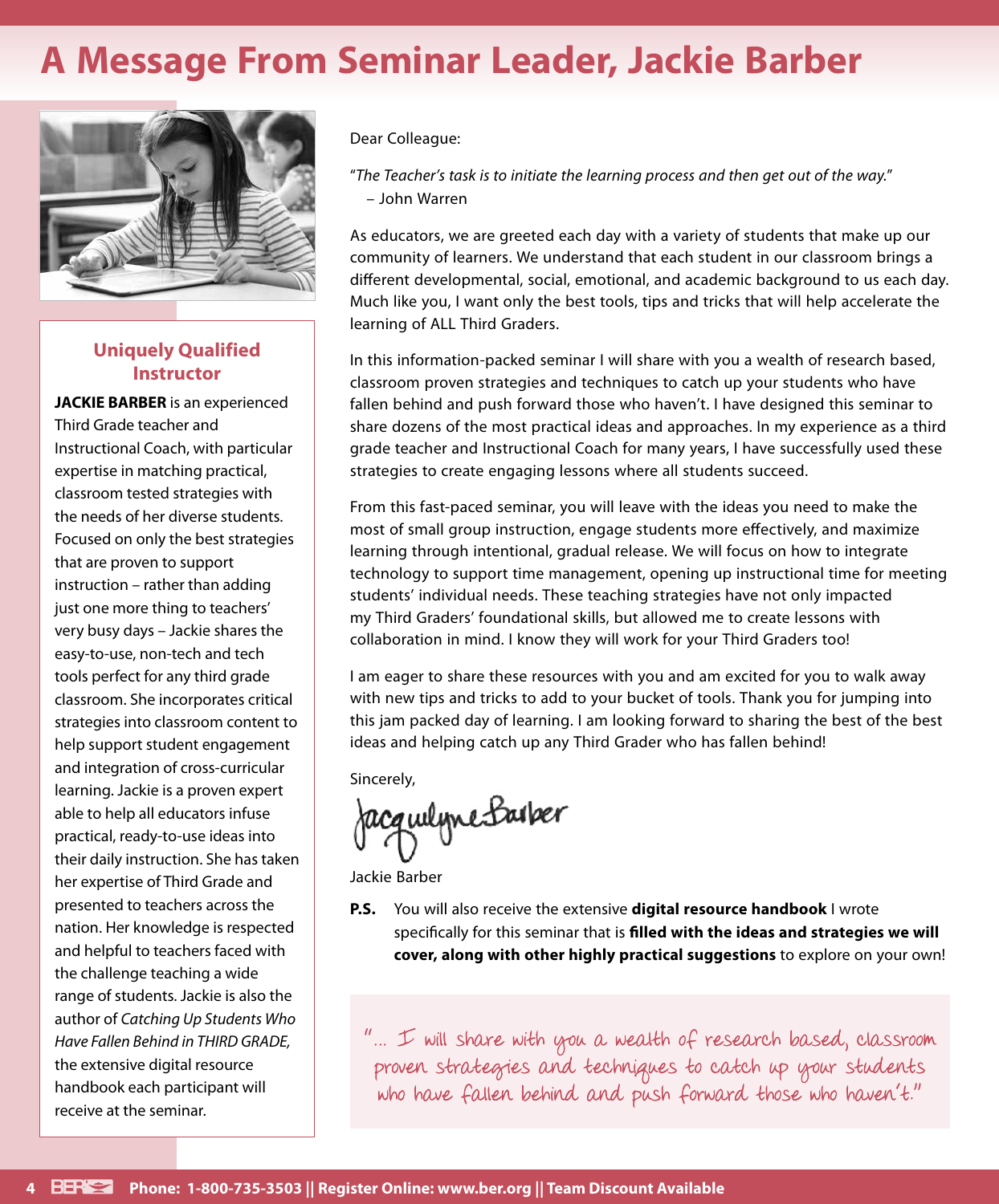# **What Your Colleagues Say About Jackie Barber**

*"There were so many great ideas. I appreciate that the ideas were usable and relevant."*

**Amanda Urrutia-Rayburn, Teacher**

*"Jackie is amazing. Her pace, knowledge and timing kept this seminar lively and entertaining."* **Mary Gomez, Dual Immersion Teacher**

*"Thank you for the content, thoughtful ideas, and instruction. I appreciate you sharing your expertise and the plethora of information."* **Victoria Holler, 3rd Grade Teacher**

*"Jackie is very helpful and is an inspiration. She is passionate about helping us as teachers, as well as our students. What a great way to help us get our 'A game' ready for the year."* **Jessie Raykiewicz, Teacher**

*"Outstanding presenter. The seminar had great pacing. Material is extremely beneficial. Great learning day."* **Karen Bona, Teacher**



# **About BER Seminars**

### **Outstanding Instructors**

All programs are led by outstanding, top-rated BER national trainers.

#### **Extensive Digital Resource Handbook**

You'll receive an extensive digital Resource Handbook full of practical strategies and resources.

#### **Highly Interactive**

You'll be able to ask questions, consult with the instructor, and share ideas with other participants.

### **Program Guarantee**

As we have for 44 years, we guarantee the high quality of our programs. If you are not satisfied, we'll give you a 100% refund.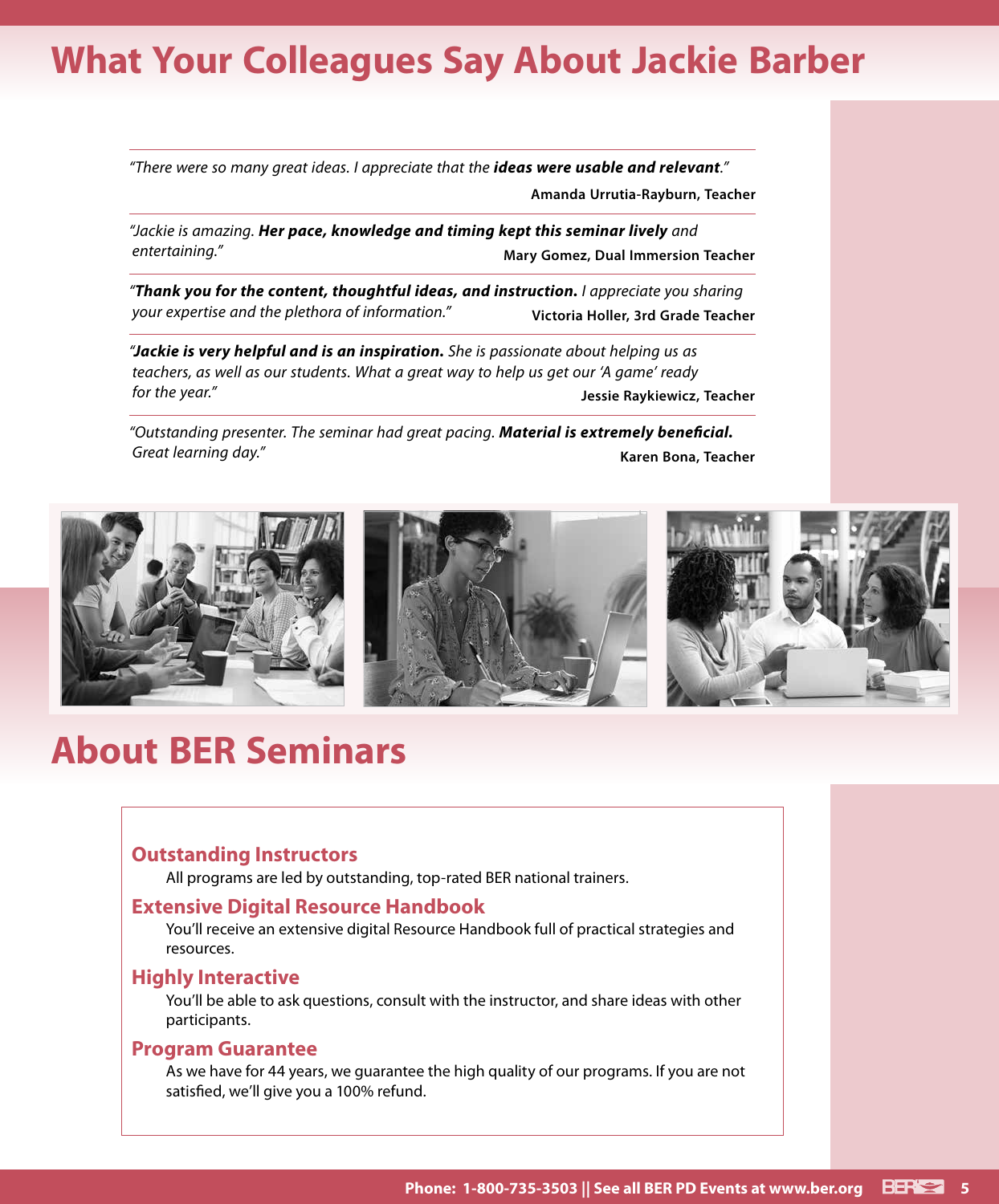# **Special Benefits of Attending**



"Lots of helpful tools! I want to explore these fully, and  $I$  am hope  $fu$ that the handbook will help me do so." **JOHANNA MANKE, TEACHER**

## **On-Site Training**

Most BER seminars can be brought to your school or district in-person or online. See the options at www.ber.org/onsite or call 877-857-8964 to speak to one of our On-Site Training Consultants.

## **Extensive Digital Resource Handbook**

Each participant will receive an extensive digital resource handbook giving you access to countless strategies. The handbook includes:

- Specific tips, tools and procedures for closing the Third Grade learning gap in any learning environment
- A wealth of easy-to-implement resources to target students' differentiated needs and provide scaffolding through gradual release
- Opportunities to focus on individual student needs through small group instruction, formative assessments and student engagement opportunities
- A variety of lesson ideas that will promote problem based learning, opening up more opportunities for meeting students where they are at academically
- Key strategies and methods aligned to reading and math instruction that support student engagement through lesson design
- Step-by-step tutorials that will support the integration of flipped learning into your classroom environment

## **Share Ideas with Other Educators**

This seminar provides a wonderful opportunity for participants to share ideas with other educators interested in catching up students who have fallen behind in third grade.

### **Meet Inservice Requirements / Earn State CEUs**

Participants of Live Online Seminars and those completing the Recorded Version online can receive a certificate of participation that may be used to verify five continuing education hours. For details about state CEUs available, visit www.ber.org/ceus

## **Earn One to Four Graduate Semester Credits**



Up to four graduate level professional development Massachusetts credits are available with an additional fee and completion of follow-up practicum activities. Details for direct

enrollment with University of Massachusetts Global will be available at this program.

# **Can't Attend?**

# **Other Professional Development Options:**

## **Recorded Version of the Seminar**

A video recorded version of this seminar will be available to take online at your convenience. You'll have access to the entire course and to the extensive digital resource handbook. Optional CEUs and graduate credit available. To enroll, see registration form on page 7.

#### $\overline{\phantom{a}}$ **Related On-Demand Online Courses**

BER offers educators a wide range of online courses that are affordable, fun, fast, and convenient. BER is now offering On Demand Video-Based courses. You may earn optional graduate-level credits for most courses. See the catalog of available courses at www.ber.org/online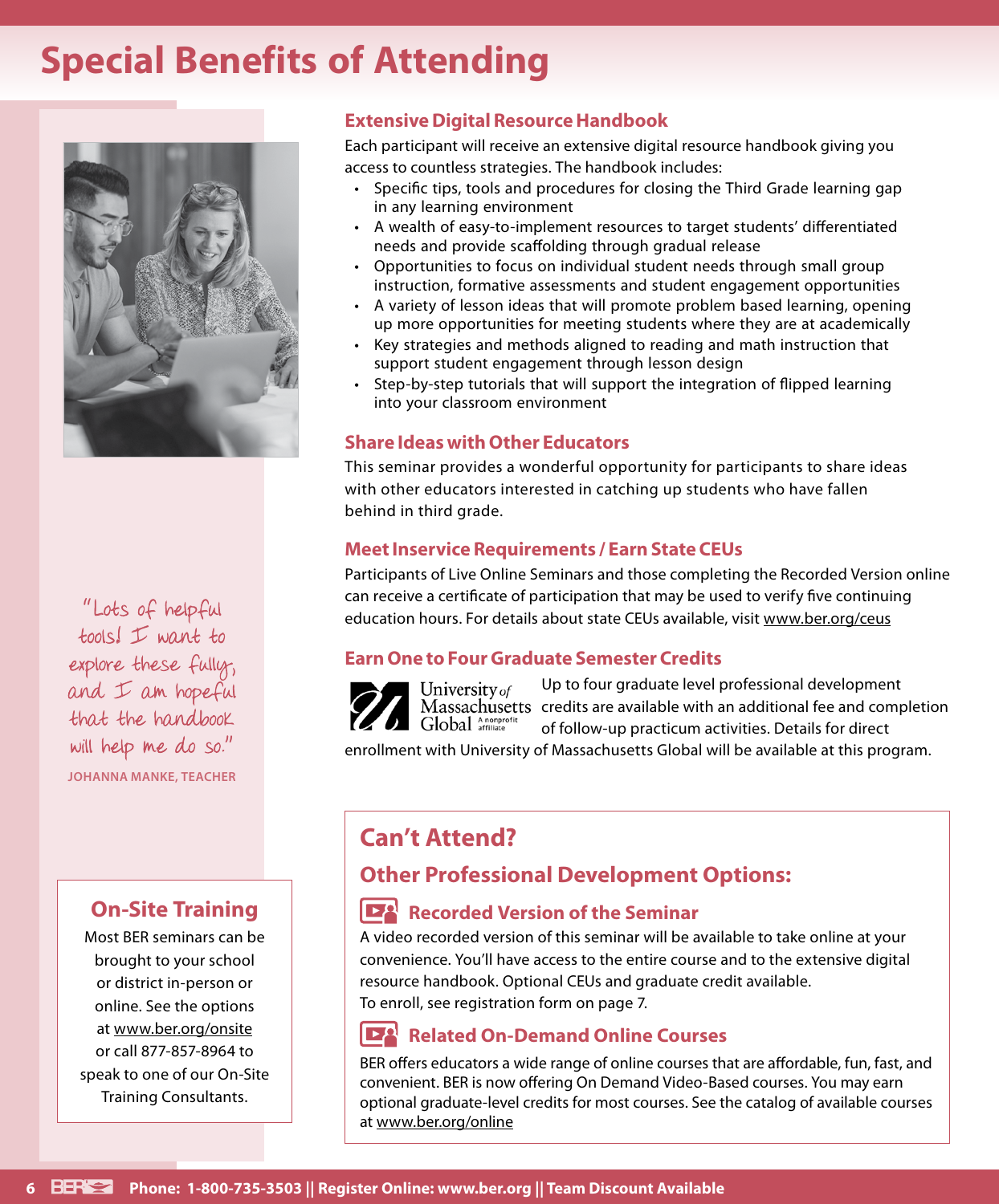# **Catching Up Students Who Have Fallen Behind in THIRD GRADE**

| <b>Registration (3CP2M1)</b><br>1. Live Online - June 29, 2022 (Start time: 9 AM Central)<br>□<br>2. Live Online - July 6, 2022 (Start time: 9 AM Eastern)<br>□<br>$-$ or $-$<br>3. I'd like to order the recorded version of this seminar<br>□<br>M.I.<br><b>FIRST NAME</b><br><b>LAST NAME</b>                                                                                                                                                                                                                                                              | <b>FIVE EASY WAYS TO REGISTER:</b><br><b>REGISTER ONLINE at: www.ber.org</b><br><b>EMAIL this form to: register@ber.org</b><br>PHONE toll-free: 1-800-735-3503<br>(Weekdays 5:30 am - 4:00 pm Pacifio                                                                     |
|---------------------------------------------------------------------------------------------------------------------------------------------------------------------------------------------------------------------------------------------------------------------------------------------------------------------------------------------------------------------------------------------------------------------------------------------------------------------------------------------------------------------------------------------------------------|---------------------------------------------------------------------------------------------------------------------------------------------------------------------------------------------------------------------------------------------------------------------------|
| POSITION, SUBJECT TAUGHT<br><b>GRADE LEVEL</b>                                                                                                                                                                                                                                                                                                                                                                                                                                                                                                                | FAX this form to: 1-425-453-1134<br>MAIL this form to: Bureau of Educatio<br>915 118th Avenue SE •<br>Bellevue, WA 98009-9                                                                                                                                                |
| SEMINAR LOCATION NUMBER: __<br>(Please see list above)                                                                                                                                                                                                                                                                                                                                                                                                                                                                                                        | <b>Program Hours</b>                                                                                                                                                                                                                                                      |
| List additional registrants on a copy of this form<br><b>SCHOOL NAME</b>                                                                                                                                                                                                                                                                                                                                                                                                                                                                                      | All Live Online Seminars are scheduled 9:00 a.m. - 3:3<br>time zone indicated. Check in 15 minutes prior. Registi<br>login information by email four days before their Live                                                                                               |
| SCHOOL MAILING ADDRESS<br><b>CITY &amp; STATE</b><br>ZIP CODE                                                                                                                                                                                                                                                                                                                                                                                                                                                                                                 | <b>Fee</b><br>The registration fee is \$279 per person, \$259 per perso<br>three or more registering at the same time. Call us at<br>for groups of ten or more. Payment is due prior to th                                                                                |
| <b>SCHOOL PHONE NUMBER</b><br><b>HOME PHONE NUMBER</b><br>$\left($<br>$\lambda$<br>$\lambda$<br>€                                                                                                                                                                                                                                                                                                                                                                                                                                                             | Fee includes seminar registration, a certificate of partion<br>an extensive digital resource handbook. The fee is the<br>Online Seminars or Recorded Seminars.                                                                                                            |
| Registration confirmations and login details are sent via e-mail<br>E-MAIL ADDRESS (REQUIRED FOR EACH REGISTRANT)<br>HOME MAILING ADDRESS                                                                                                                                                                                                                                                                                                                                                                                                                     | <b>Cancellation/Substitutions</b><br>100% of your paid registration fee will be refunded if<br>and notify us at least 10 days before the seminar. Late<br>made prior to the event date will be refunded less a \$<br>Substitutions may be made at any time without charge |
| <b>CITY &amp; STATE</b><br>ZIP CODE                                                                                                                                                                                                                                                                                                                                                                                                                                                                                                                           | <b>Further Questions</b><br>Call the Bureau of Education & Research (800) 735-350<br>online at www.ber.org                                                                                                                                                                |
| <b>IMPORTANT - PRIORITY ID CODE: E3CP2M1</b>                                                                                                                                                                                                                                                                                                                                                                                                                                                                                                                  | <b>Program Guarantee</b><br>We stand behind the high quality of our programs by<br>following unconditional guarantee: If you are not satis                                                                                                                                |
| <b>METHOD OF PAYMENT - Team Discount Available</b><br>The registration fee is \$279 per person,<br>for teams of three or more registering at the same time, the fee is \$259<br>per person. Payment is due prior to the program. No cash, please.<br>$\Box$ A check (payable to <b>Bureau of Education &amp; Research</b> ) is attached<br>$\Box$ A purchase order is attached, P.O. # $\Box$<br>(Be sure to include priority ID code on the P.O.)<br>$\Box$ Discover<br>$\Box$ Charge my:<br>□ MasterCard<br>$\Box$ VISA<br>MO/YR<br>(Found on back of card) | program, we'll give you a 100% refund of your registra                                                                                                                                                                                                                    |
| Please print name as it appears on card                                                                                                                                                                                                                                                                                                                                                                                                                                                                                                                       | 3CP2M1<br>© 2022 Bureau of Education & Rese                                                                                                                                                                                                                               |

# All **Live Online** Seminars are scheduled 9:00 a.m. – 3:30 p.m. in the time Check in 15 minutes prior. Registrants will be sent  $\mathbf y$  email four days before their Live Online Seminar. **MAIL this form to: Bureau of Education & Research** 915 118th Avenue SE • PO Box 96068 Bellevue, WA 98009‑9668

(Weekdays 5:30 am ‑ 4:00 pm Pacific Time)

is \$279 per person, \$259 per person for groups of tering at the same time. Call us at 1-800-735-3503 more. Payment is due prior to the program.

ar registration, a certificate of participation and resource handbook. The fee is the same for Live Recorded Seminars.

## **Cancellation/Substitutions**

egistration fee will be refunded if you can't attend st 10 days before the seminar. Late cancellations vent date will be refunded less a \$15 service fee. e made at any time without charge.

## **ons**

Education & Research (800) 735-3503 or visit us org.

## **ntee**

e high quality of our programs by providing the onal guarantee: If you are not satisfied with this you a 100% refund of your registration fee.



© 2022 Bureau of Education & Research. All rights reserved.